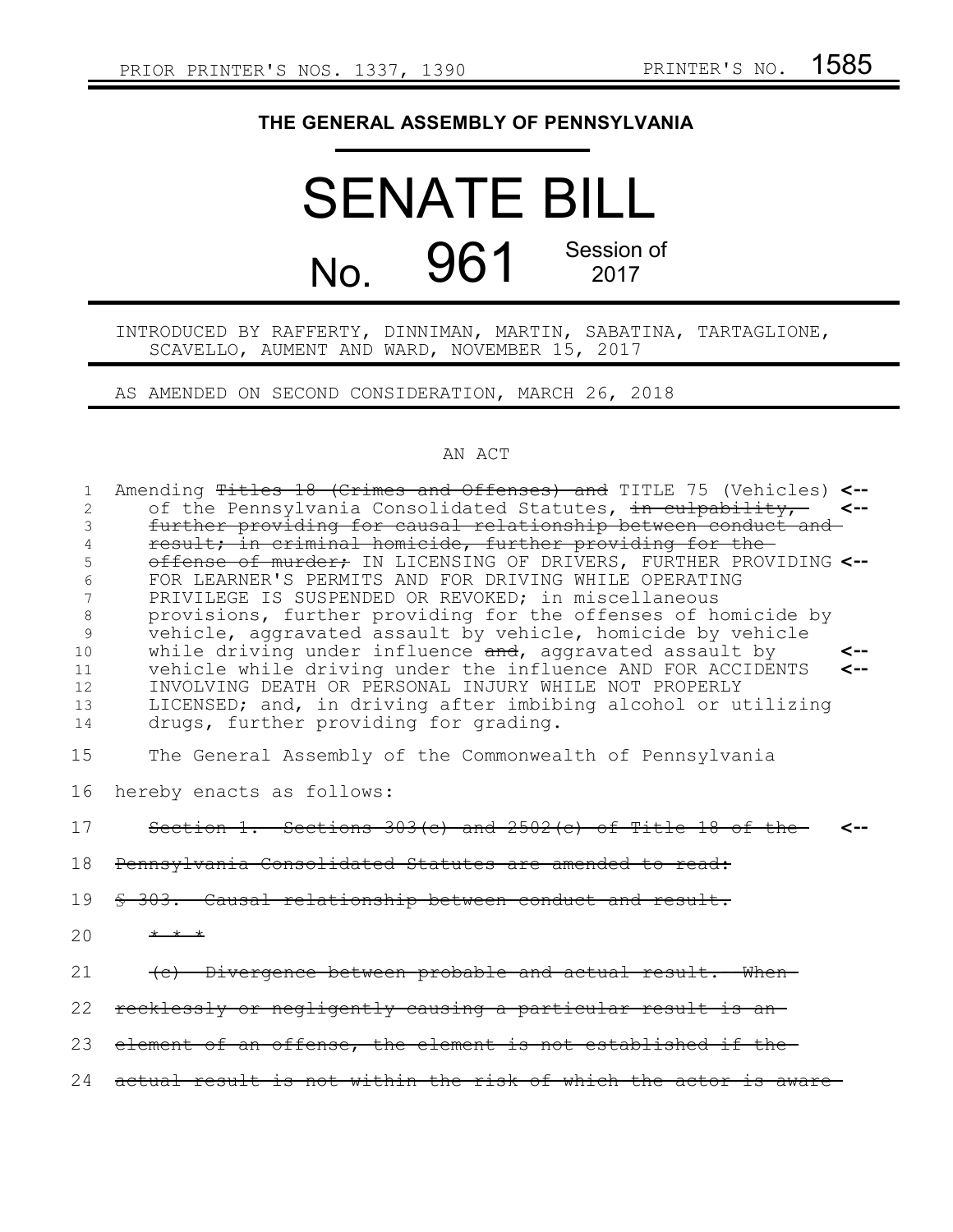or, in the case of negligence, of which he should be awareunless: (1) the actual result differs from the probable result only in the respect that a different person or different property is injured or affected or that the probable injury or harm would have been more serious or more extensive than that caused;  $\{or\}$ (2) the actual result involves the same kind of injury or harm as the probable result and is not too remote or accidental in its occurrence to have a bearing on the liability of the actor or on the gravity of his offense $\{\cdot\}$ ; or (3) the actual result involves the death of a person caused by the actor committing an offense under section  $2502(c)$  (2) (relating to murder), in which case the element of recklessly or negligently causing the death of the person shall be presumed. \* \* \* § 2502. Murder. \* \* \* (c) Murder of the third degree.-- (1) All other kinds of murder shall be murder of the third degree. Murder of the third degree is a felony of the first degree. (2) This subsection applies to murder of an individual killed as a result of an offense committed under 75 Pa.C.S. §  $3803(a)$  (3) (relating to grading). \* \* \* Section 2 1. Sections 1505(B), 1543(B)(1), 3732(b), 3732.1(b) and 3735(a) of Title 75 OF THE PENNSYLVANIA **<-- <--** 1 2 3 4 5 6 7 8 9 10 11 12 13 14 15 16 17 18 19 20 21 22 23 24 25 26 27 28 29 30

20170SB0961PN1585 - 2 -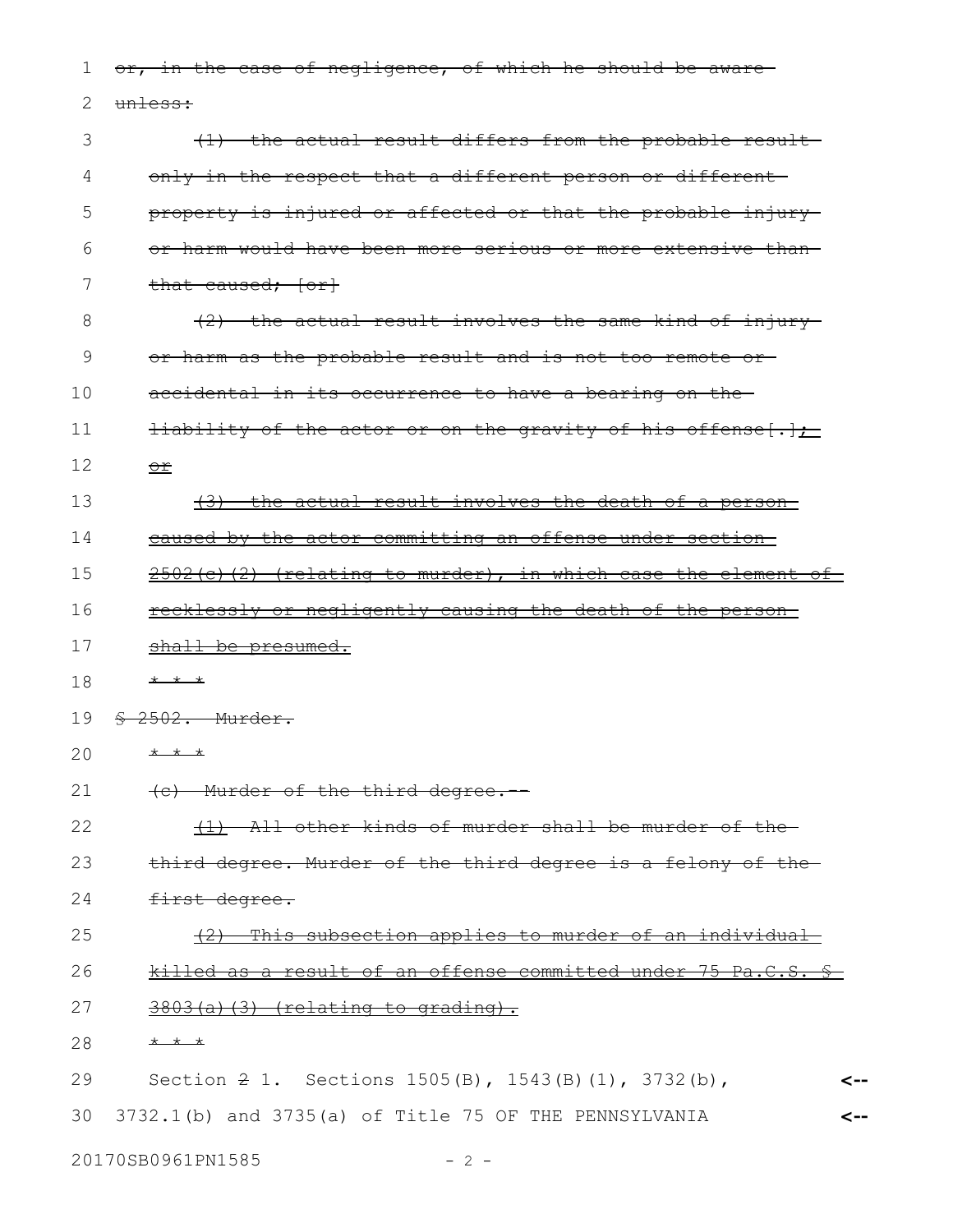CONSOLIDATED STATUTES are amended to read: 1

§ 1505. LEARNERS' PERMITS. 2

\* \* \* 3

(B) LEARNER MUST BE ACCOMPANIED.--A LEARNER'S PERMIT ENTITLES THE PERSON TO WHOM IT WAS ISSUED TO DRIVE VEHICLES AND COMBINATIONS OF VEHICLES OF THE CLASS OR CLASSES SPECIFIED, BUT ONLY WHILE THE HOLDER OF THE LEARNER'S PERMIT IS ACCOMPANIED BY AND UNDER THE IMMEDIATE SUPERVISION OF A PERSON WHO: 4 5 6 7 8

(1) IS AT LEAST 21 YEARS OF AGE OR, IF THE SPOUSE OF THE LEARNER'S PERMIT HOLDER, IS AT LEAST 18 YEARS OF AGE; OR, IF A PARENT, GUARDIAN OR PERSON IN LOCO PARENTIS OF THE LEARNER'S PERMIT HOLDER, IS AT LEAST 18 YEARS OF AGE; 9 10 11 12

(2) IS LICENSED TO DRIVE VEHICLES OF THE CLASS THEN BEING DRIVEN BY THE HOLDER OF THE LEARNER'S PERMIT; [AND] 13 14

(3) IS ACTUALLY OCCUPYING A SEAT BESIDE THE HOLDER OF THE LEARNER'S PERMIT UNLESS THE VEHICLE IS A MOTORCYCLE[.]; AND 15 16 17

(4) IS NOT MANIFESTLY UNDER THE INFLUENCE OF ALCOHOL OR A CONTROLLED SUBSTANCE, EXCEPT A CONTROLLED SUBSTANCE TAKEN PURSUANT TO A LAWFUL ORDER OF A PRACTITIONER, TO THE DEGREE THAT THE PERSON MAY ENDANGER THEMSELVES OR OTHERS. 18 19 20 21

\* \* \* 22

§ 1543. DRIVING WHILE OPERATING PRIVILEGE IS SUSPENDED OR REVOKED. 23 24

 $\star$   $\hspace{0.1cm} \star$   $\hspace{0.1cm} \star$ 25

(B) CERTAIN OFFENSES.-- 26

(1) THE FOLLOWING SHALL APPLY: 27

(I) A PERSON WHO DRIVES A MOTOR VEHICLE ON A HIGHWAY OR TRAFFICWAY OF THIS COMMONWEALTH AT A TIME WHEN THE PERSON'S OPERATING PRIVILEGE IS SUSPENDED OR REVOKED AS A 28 29 30

20170SB0961PN1585 - 3 -

**<--**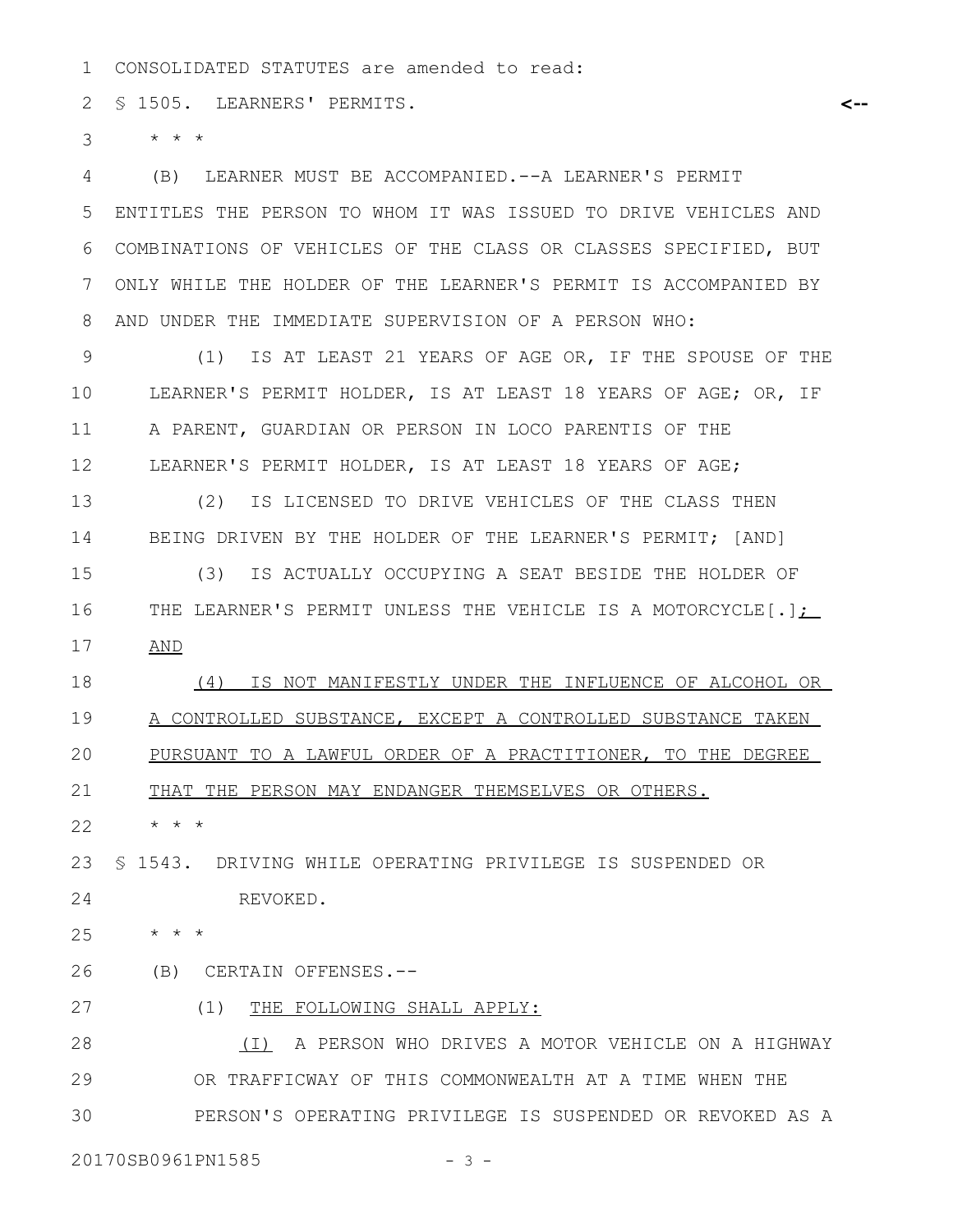CONDITION OF ACCEPTANCE OF ACCELERATED REHABILITATIVE DISPOSITION FOR A VIOLATION OF SECTION 3802 (RELATING TO DRIVING UNDER INFLUENCE OF ALCOHOL OR CONTROLLED SUBSTANCE) OR THE FORMER SECTION 3731, BECAUSE OF A VIOLATION OF SECTION 1547(B)(1) (RELATING TO SUSPENSION FOR REFUSAL) OR 3802 OR FORMER SECTION 3731 OR IS SUSPENDED UNDER SECTION 1581 (RELATING TO DRIVER'S LICENSE COMPACT) FOR AN OFFENSE SUBSTANTIALLY SIMILAR TO A VIOLATION OF SECTION 3802 OR FORMER SECTION 3731 SHALL, UPON A FIRST CONVICTION, BE GUILTY OF A SUMMARY OFFENSE AND SHALL BE SENTENCED TO PAY A FINE OF \$500 AND TO UNDERGO IMPRISONMENT FOR A PERIOD OF NOT LESS THAN 60 DAYS NOR MORE THAN 90 DAYS. 1 2 3 4 5 6 7 8 9 10 11 12 13

(II) A SECOND VIOLATION OF THIS PARAGRAPH SHALL CONSTITUTE A SUMMARY OFFENSE AND, UPON CONVICTION OF THIS PARAGRAPH, A PERSON SHALL BE SENTENCED TO PAY A FINE OF \$1,000 AND TO UNDERGO IMPRISONMENT FOR NOT LESS THAN 90 DAYS. 14 15 16 17 18

(III) A THIRD OR SUBSEQUENT VIOLATION OF THIS PARAGRAPH SHALL CONSTITUTE A MISDEMEANOR OF THE THIRD DEGREE AND, UPON CONVICTION OF THIS PARAGRAPH, A PERSON SHALL BE SENTENCED TO PAY A FINE OF \$2,500 AND TO UNDERGO IMPRISONMENT FOR NOT LESS THAN SIX MONTHS. 19 20 21 22 23

\* \* \* 24

§ 3732. Homicide by vehicle. 25

\* \* \* 26

(b) Sentencing.-- 27

(1) In addition to any other penalty provided by law, a person convicted of a violation of subsection (a) may be sentenced to an additional term not to exceed five years' 28 29 30

20170SB0961PN1585 - 4 -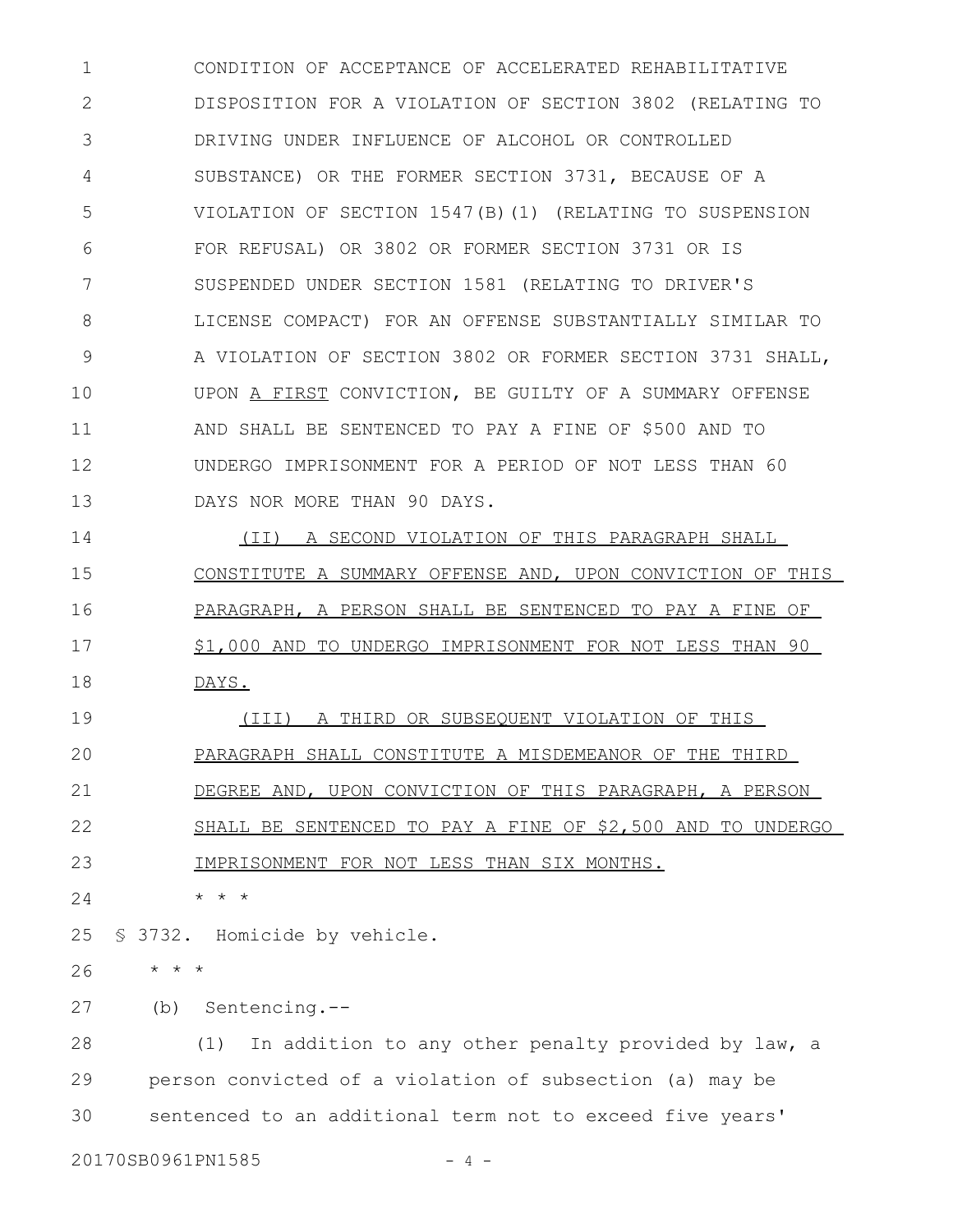confinement if at trial the prosecution proves beyond a reasonable doubt that the offense occurred in an active work zone. 1 2 3

(1.1) In addition to any other penalty provided by law, a person convicted of a violation of subsection (a) [as the result of a violation of section] who is also convicted of a violation of section 1501 (relating to drivers required to be licensed), 1543 (relating to driving while operating privilege is suspended or revoked), 3316 (relating to prohibiting text-based communications), 3325 (relating to duty of driver on approach of emergency vehicle) or 3327 (relating to duty of driver in emergency response areas) [and who is convicted of violating section 3316, 3325 or 3327] may be sentenced to an additional term not to exceed five years' confinement [when the violation resulted in death]. 4 5 6 7 8 9 10 11 12 13 14 15

(2) The prosecution must indicate intent to proceed under this section in the indictment or information which commences the prosecution. 16 17 18

(3) The Pennsylvania Commission on Sentencing, pursuant to 42 Pa.C.S. § 2154 (relating to adoption of guidelines for sentencing), shall provide for a sentencing enhancement for an offense under this section when the violation occurred in an active work zone or [was the result of a violation of section] the individual was also convicted of a violation of section 1501, 1543, 3316, 3325 or 3327. 19 20 21 22 23 24 25

§ 3732.1. Aggravated assault by vehicle. 26

\* \* \* 27

(b) Sentencing.-- 28

(1) In addition to any other penalty provided by law, a person convicted of a violation of subsection (a) may be 29 30

20170SB0961PN1585 - 5 -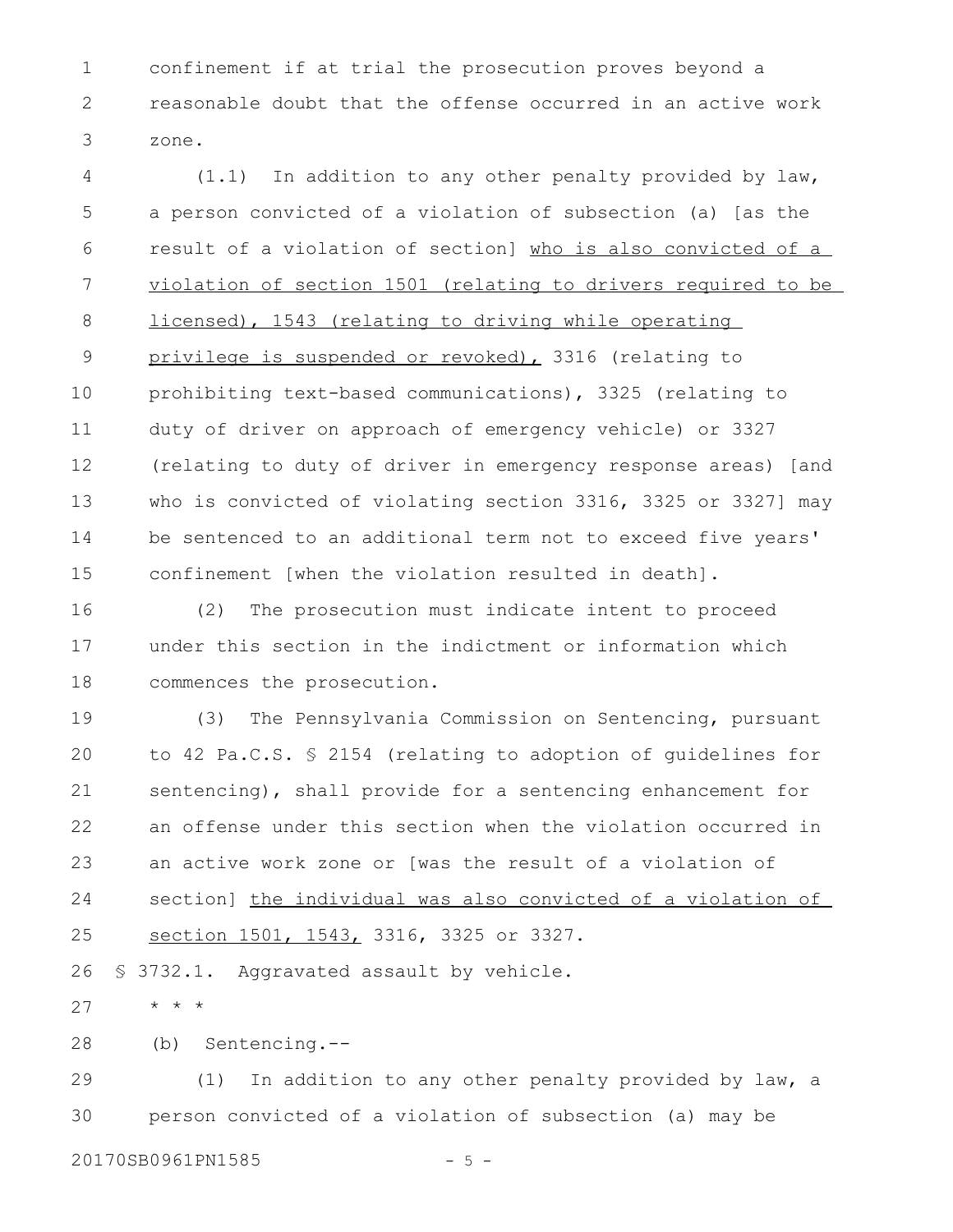sentenced to an additional term not to exceed two years' confinement if at trial the prosecution proves beyond a reasonable doubt that the offense occurred in an active work zone. 1 2 3 4

(2) In addition to any other penalty provided by law, a person convicted of a violation of subsection (a) [as the result of a violation of section] who is also convicted of a violation of section 1501 (relating to drivers required to be licensed), 1543 (relating to driving while operating privilege is suspended or revoked), 3316 (relating to prohibiting text-based communications), 3325 (relating to duty of driver on approach of emergency vehicle) or 3327 (relating to duty of driver in emergency response areas) [and who is convicted of violating section 3316, 3325 or 3327] may be sentenced to an additional term not to exceed two years' confinement [when the violation resulted in serious bodily injury]. 5 6 7 8 9 10 11 12 13 14 15 16 17

(3) The prosecution must indicate intent to proceed under this section in the indictment or information which commences the prosecution. 18 19 20

(4) The Pennsylvania Commission on Sentencing, under 42 Pa.C.S. § 2154 (relating to adoption of guidelines for sentencing), shall provide for a sentencing enhancement for an offense under this section when the violation occurred in an active work zone or [was the result of a violation of section] the individual was also convicted of a violation of section 1501, 1543, 3316, 3325 or 3327. 21 22 23 24 25 26 27

§ 3735. Homicide by vehicle while driving under influence. (a) Offense defined.--[Any person who unintentionally causes the death of another person as the result of a violation of 28 29 30

20170SB0961PN1585 - 6 -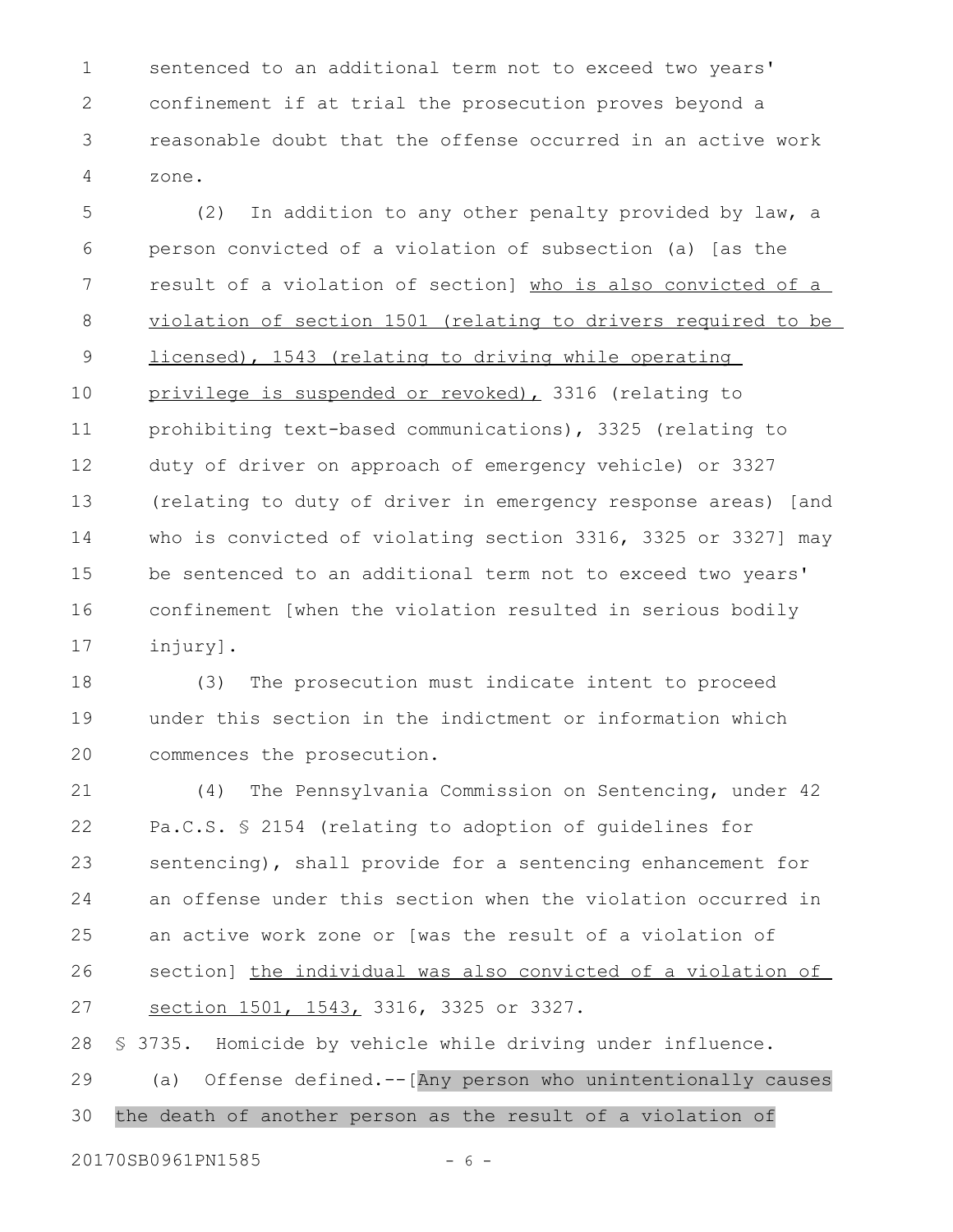| 1           | section 3802 (relating to driving under influence of alcohol or  |
|-------------|------------------------------------------------------------------|
| 2           | controlled substance) and who is convicted of violating section  |
| 3           | 3802 is guilty of a felony of the second degree when the         |
| 4           | violation is the cause of death and the sentencing court shall   |
| 5           | order the person to serve a minimum term of imprisonment of not  |
| 6           | less than three years. A consecutive three-year term of          |
| 7           | imprisonment shall be imposed for each victim whose death is the |
| 8           | result of the violation of section 3802.]                        |
| $\mathsf 9$ | (1) A person who unintentionally causes the death of             |
| 10          | another person as the result of a violation of section 3802      |
| 11          | (relating to driving under influence of alcohol or controlled    |
| 12          | substance) and who is convicted of violating section 3802:       |
| 13          | (i) is quilty of a felony of the second degree; or               |
| 14          | (ii) is quilty of a felony of the first degree if,               |
| 15          | before sentencing on the present violation, the person           |
| 16          | has incurred a conviction, adjudication of delinquency,          |
| 17          | juvenile consent decree, acceptance of Accelerated               |
| 18          | Rehabilitative Disposition or other form of preliminary          |
| 19          | disposition for any of the following:                            |
| 20          | (A) An offense under section 3802.                               |
| 21          | An offense under former section 3731<br>(B)                      |
| 22          | Inclating to driving under influence of alcohol or               |
| 23          | controlled substance).                                           |
| 24          | (C) An offense which constitutes a felony under                  |
| 25          | this subchapter.                                                 |
| 26          | (D) An offense substantially similar to an                       |
| 27          | offense under clause (A), (B) or (C) in another                  |
| 28          | jurisdiction.                                                    |
| 29          | (E) Any combination of the offenses under clause                 |
| 30          | $(A)$ , $(B)$ , $(C)$ or $(D)$ .                                 |

20170SB0961PN1585 - 7 -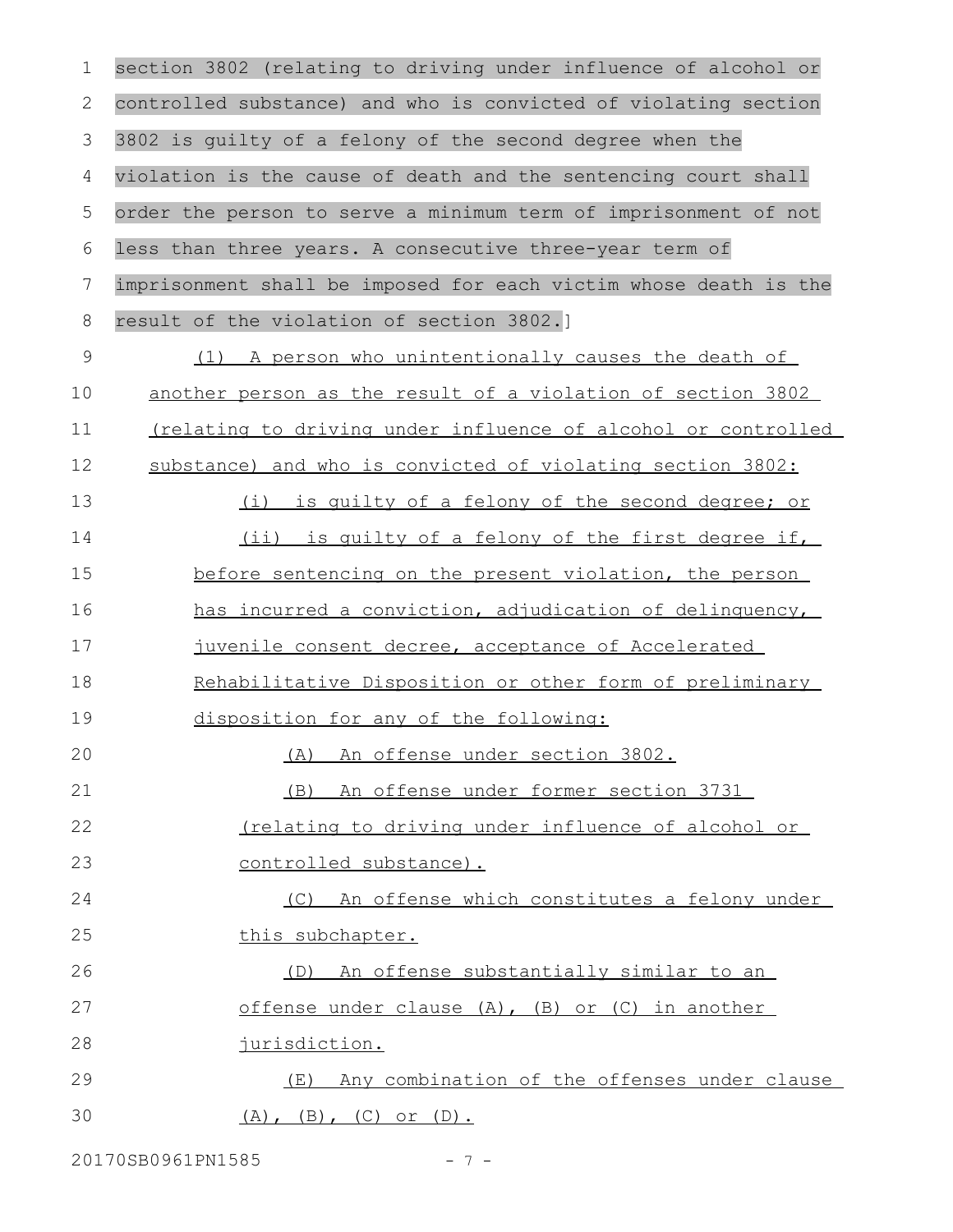| 1  | The sentencing court shall order a person convicted<br>(2)              |
|----|-------------------------------------------------------------------------|
| 2  | under paragraph $(1)$ $(i)$ to serve a minimum term of                  |
| 3  | imprisonment of not less than three years. A consecutive                |
| 4  | three-year term of imprisonment shall be imposed for each               |
| 5  | victim whose death is the result of a violation of section              |
| 6  | 3802.                                                                   |
| 7  | The sentencing court shall order a person convicted<br>(3)              |
| 8  | under paragraph (1) (ii) to serve a minimum term of                     |
| 9  | imprisonment of:                                                        |
| 10 | Not less than five years if, before sentencing<br>(i)                   |
| 11 | <u>on the present violation, the person has incurred one or</u> <--     |
| 12 | two convictions, adjudications of delinquency, juvenile                 |
| 13 | consent decrees, acceptances of Accelerated-                            |
| 14 | Rehabilitative Disposition or other forms ONE PRIOR                     |
| 15 | CONVICTION, ADJUDICATION OF DELINQUENCY, JUVENILE CONSENT               |
| 16 | DECREE, ACCEPTANCE OF ACCELERATED REHABILITATIVE                        |
| 17 | DISPOSITION OR OTHER FORM of preliminary disposition for                |
| 18 | any of the offenses listed under paragraph (1) (ii) (A),                |
| 19 | $(B)$ , $(C)$ , $(D)$ or $(E)$ . A consecutive five-year term of        |
| 20 | imprisonment shall be imposed for each victim whose death               |
| 21 | is the result of a violation of section 3802.                           |
| 22 | (ii) Not less than seven years if, before sentencing                    |
| 23 | on the present violation, the person has incurred at                    |
| 24 | least three TWO PRIOR convictions, adjudications of<br><--              |
| 25 | delinquency, juvenile consent decrees, acceptances of                   |
| 26 | Accelerated Rehabilitative Disposition or other forms of                |
| 27 | preliminary disposition for any of the offenses listed                  |
| 28 | under paragraph $(1)$ $(ii)$ $(A)$ , $(B)$ , $(C)$ , $(D)$ or $(E)$ . A |
| 29 | <u>consecutive seven-year term of imprisonment shall be</u>             |
| 30 | imposed for each victim whose death is the result of a                  |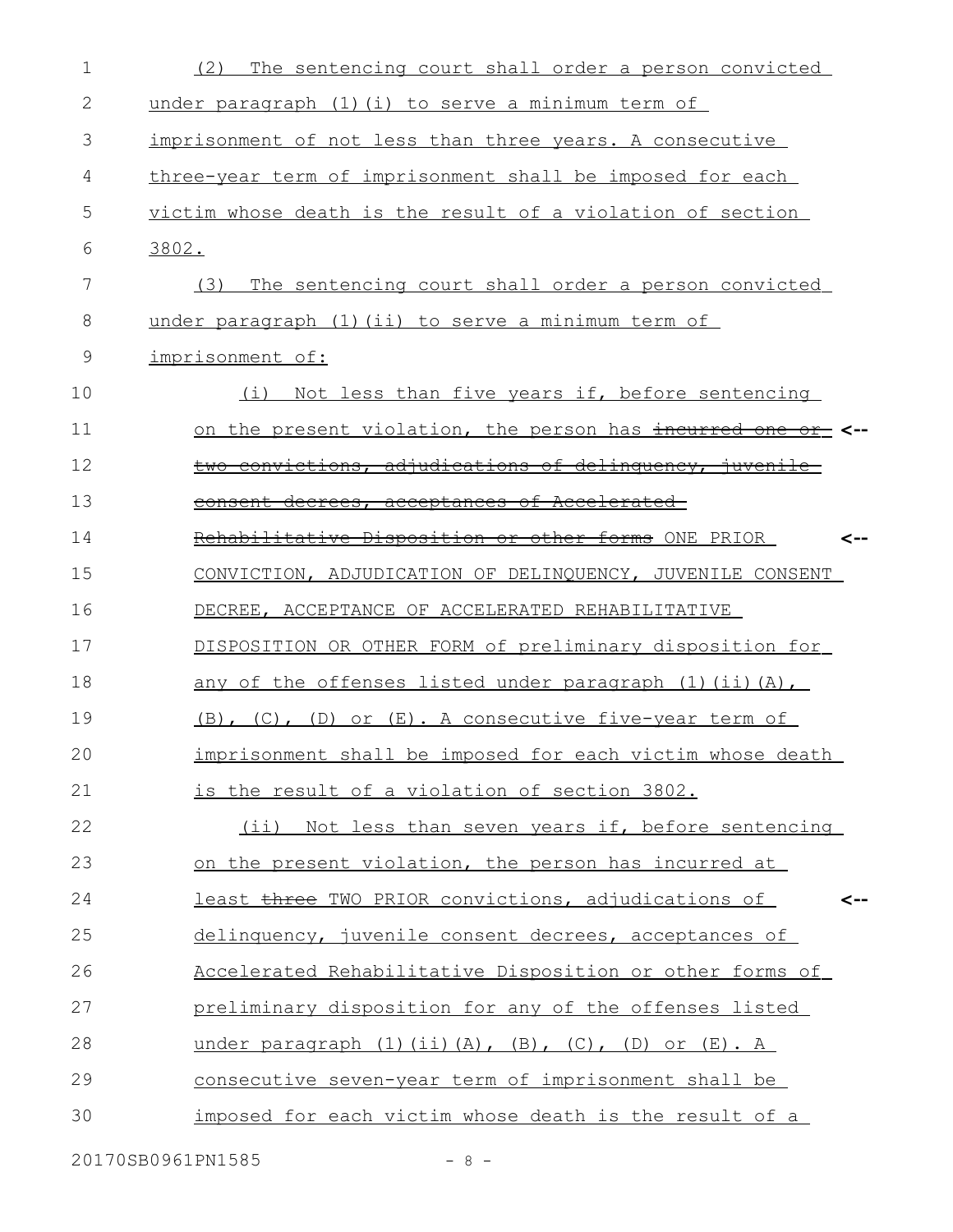| $\mathbf 1$    | violation of section 3802.                                                   |
|----------------|------------------------------------------------------------------------------|
| $\overline{2}$ | $\star$ $\star$ $\star$                                                      |
| 3              | Section $\frac{3}{7}$ 2. Section 3735.1 of Title 75 is amended by adding <-- |
| 4              | a subsection to read:                                                        |
| 5              | \$ 3735.1. Aggravated assault by vehicle while driving under the             |
| 6              | influence.                                                                   |
| 7              | $\star$ $\star$ $\star$                                                      |
| 8              | (a.1) Sentencing.--In addition to any other penalty provided                 |
| 9              | by law, a person convicted of a violation of subsection (a) and              |
| 10             | a violation of section 1501 (relating to drivers required to be              |
| 11             | licensed) or 1543 (relating to driving while operating privilege             |
| 12             | is suspended or revoked) when committed at the same time and                 |
| 13             | place may be sentenced to an additional term not to exceed two               |
| 14             | years' confinement.                                                          |
| 15             | Section 4. Section 3803 of Title 75 is amended to read:                      |
| 16             | SECTION 3. SECTIONS 3742.1 AND 3803 OF TITLE 75 ARE AMENDED                  |
| 17             | TO READ:                                                                     |
| 18             | § 3742.1. ACCIDENTS INVOLVING DEATH OR PERSONAL INJURY WHILE                 |
| 19             | NOT PROPERLY LICENSED.                                                       |
| 20             | (A) OFFENSE DEFINED.--A PERSON WHOSE OPERATING PRIVILEGE WAS                 |
| 21             | DISQUALIFIED, CANCELED, RECALLED, REVOKED OR SUSPENDED AND NOT               |
| 22             | RESTORED OR WHO DOES NOT HOLD A VALID DRIVER'S LICENSE AND                   |
| 23             | APPLICABLE ENDORSEMENTS FOR THE TYPE AND CLASS OF VEHICLE BEING              |
| 24             | OPERATED COMMITS AN OFFENSE UNDER THIS SECTION IF THE PERSON WAS             |
| 25             | THE DRIVER OF ANY VEHICLE AND [CAUSED AN ACCIDENT RESULTING IN               |
| 26             | INJURY OR DEATH OF ANY PERSON. 1:                                            |
| 27             | (1) CAUSED AN ACCIDENT RESULTING IN INJURY OR DEATH OF A                     |
| 28             | PERSON; OR                                                                   |
| 29             | <u>(2) WAS INVOLVED IN AN ACCIDENT RESULTING IN INJURY OR </u>               |
| 30             | DEATH OF A PERSON.                                                           |

20170SB0961PN1585 - 9 -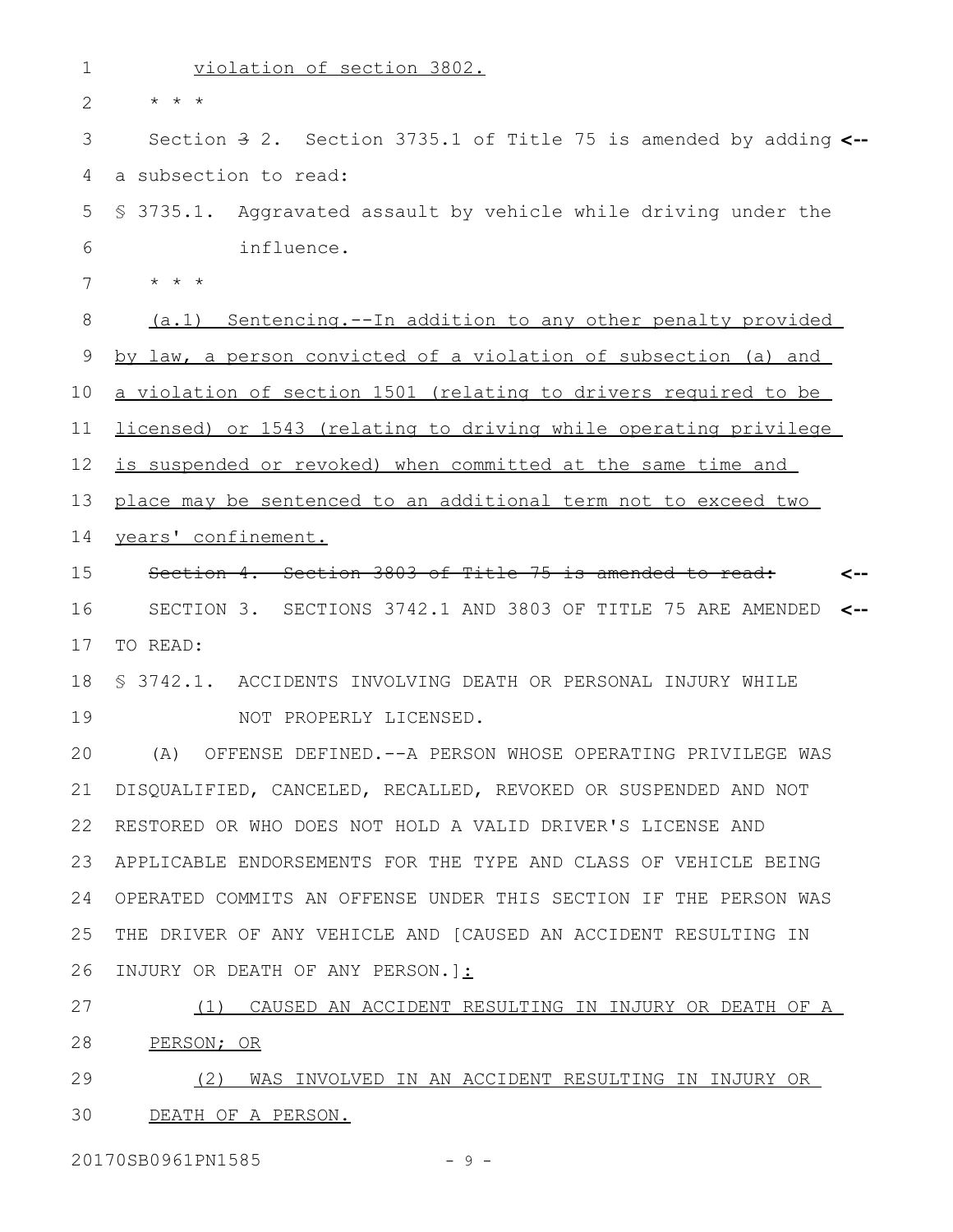(B) PENALTIES.-- 1

(1) EXCEPT AS OTHERWISE PROVIDED IN THIS SECTION, ANY PERSON VIOLATING SUBSECTION [(A)] (A)(1) COMMITS A MISDEMEANOR OF THE SECOND DEGREE. 2 3 4

(2) IF THE VICTIM SUFFERS SERIOUS BODILY INJURY OR DEATH, ANY PERSON VIOLATING SUBSECTION [(A)] (A)(1) COMMITS A FELONY OF THE THIRD DEGREE. 5 6 7

(2.1) A PERSON VIOLATING SUBSECTION (A)(2) RESULTING IN THE SERIOUS BODILY INJURY OF A PERSON COMMITS A MISDEMEANOR OF THE THIRD DEGREE. 8 9 10

(2.2) A PERSON VIOLATING SUBSECTION (A)(2) RESULTING IN THE DEATH OF A PERSON COMMITS A MISDEMEANOR OF THE SECOND DEGREE. 11 12 13

(3) ANY MOTOR VEHICLE, AS DEFINED IN SECTION 102 (RELATING TO DEFINITIONS), USED IN THE COMMISSION OF AN OFFENSE UNDER THIS SECTION MAY BE DEEMED CONTRABAND AND FORFEITED IN ACCORDANCE WITH THE PROVISIONS SET FORTH IN 18 PA.C.S. § 6501(D) (RELATING TO SCATTERING RUBBISH). 14 15 16 17 18

§ 3803. Grading. 19

20

(a) Basic offenses.--Except as provided in subsection (b): (1) An individual who violates section 3802(a) (relating to driving under influence of alcohol or controlled substance) and has **[**no more than**]** one prior offense commits a **<-** misdemeanor for which the individual may be sentenced to a term of imprisonment of not more than six months and to pay a fine under section 3804 (relating to penalties). 21 22 23 24 25 26

(2) An individual who violates section 3802(a) and has **[**more than one prior offense**]** TWO PRIOR OFFENSES commits a misdemeanor of the second degree $\{\cdot\},\cdot$  unless paragraph  $(3)$ applies. **<-- <--** 27 28 29 30

20170SB0961PN1585 - 10 -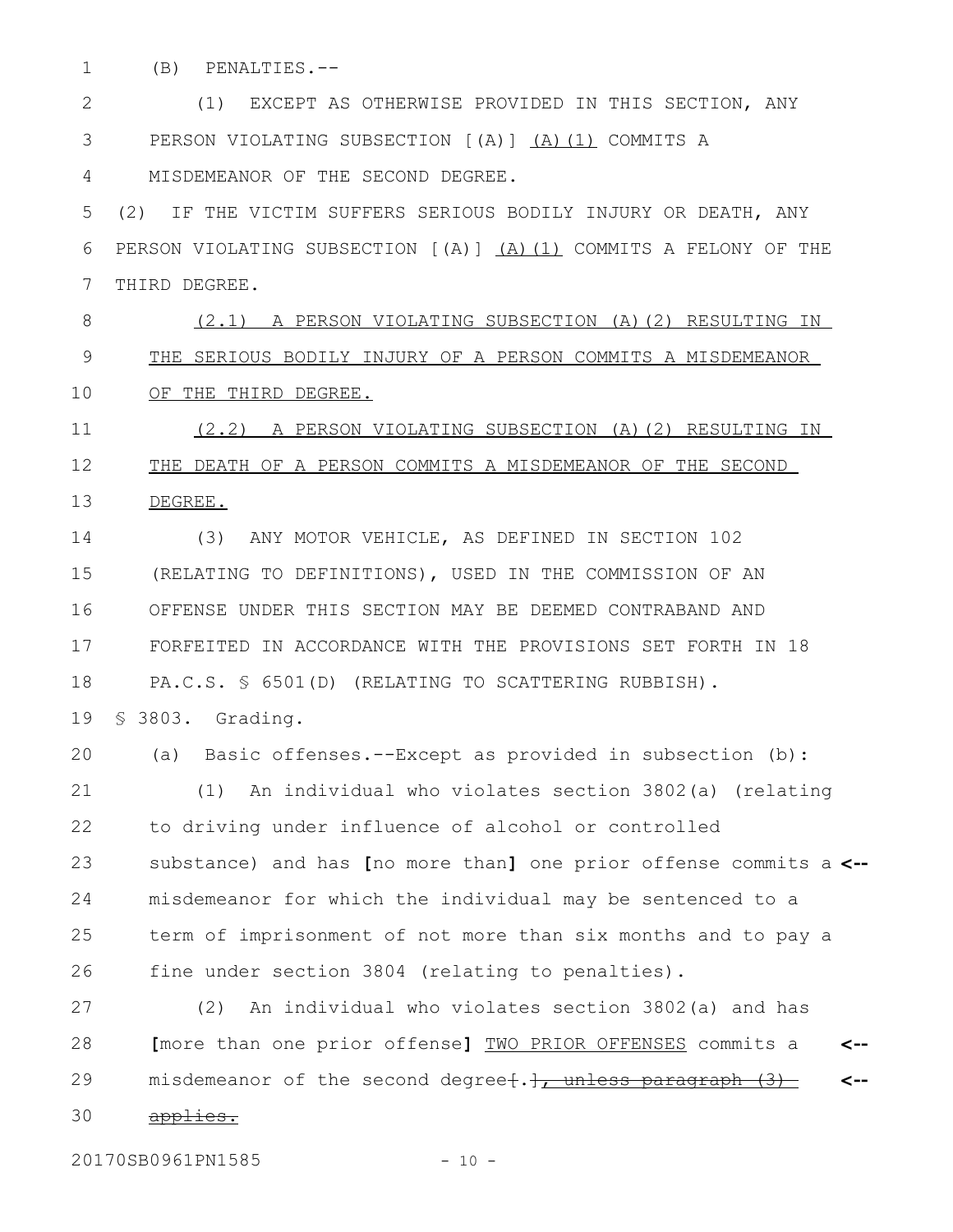- (3) An individual who violates section 3802 and has more **<-** than two prior offenses within a 10-year period THREE OR MORE **<--** PRIOR OFFENSES OR HAS PREVIOUSLY BEEN CONVICTED OF A VIOLATION OF SECTION 3735 (RELATING TO HOMICIDE BY VEHICLE WHILE DRIVING UNDER INFLUENCE) commits a felony of the third degree. 1 2 3 4 5 6
- 7

(b) Other offenses.--

(1) An individual who violates section 3802(a)(1) where there was an accident resulting in bodily injury, serious bodily injury or death of any person or in damage to a vehicle or other property, or who violates section  $3802(b)$ , (e) or (f) and who has **[**no more than**]** one prior offense commits a misdemeanor for which the individual may be sentenced to a term of imprisonment of not more than six months and to pay a fine under section 3804. **<--** 8 9 10 11 12 13 14 15

(2) An individual who violates section 3802(a)(1) where the individual refused testing of [blood or] breath or chemical testing pursuant to a valid search warrant, court order or any other basis permissible by the Constitution of the United States and the Constitution of Pennsylvania, or who violates section 3802(c) or (d) and who has no prior offenses commits a misdemeanor for which the individual may be sentenced to a term of imprisonment of not more than six months and to pay a fine under section 3804. 16 17 18 19 20 21 22 23 24

(3) An individual who violates section 3802(a)(1) where there was an accident resulting in bodily injury, serious bodily injury or death of any person or in damage to a vehicle or other property, or who violates section 3802(b), (e) or (f) and who has **[**more than one prior offense**]** TWO PRIOR OFFENSES commits a misdemeanor of the first degree. 25 26 27 28 29 30

20170SB0961PN1585 - 11 -

**<--**